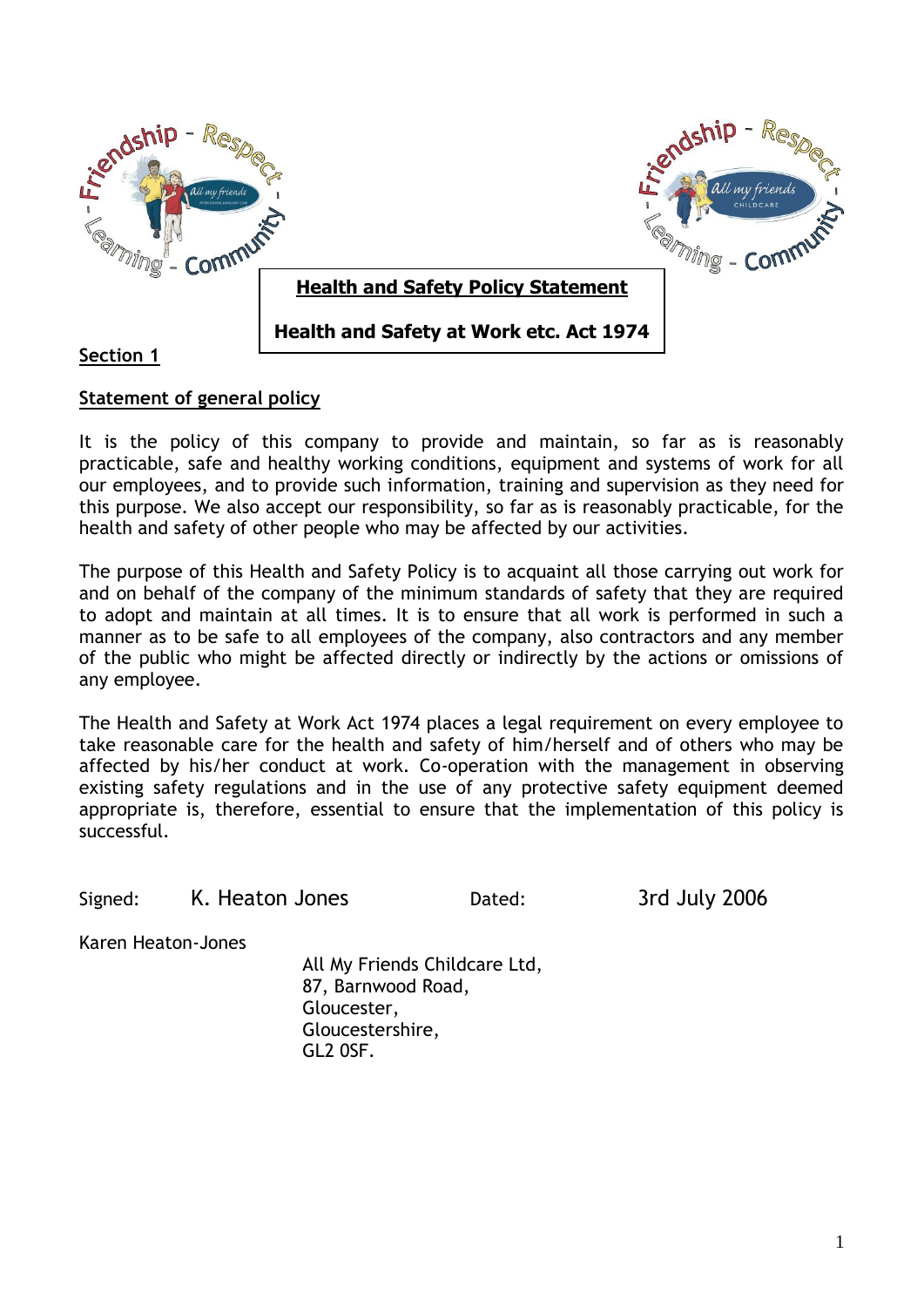### **Organisation and Responsibilities**

## **1. Introduction**

- a. This document supplements the Statement of General Policy.
- b. The company has a statutory duty under Section 2(1) and 4(1) of the Health and Safety at Work etc. Act 1974 (hereinafter referred to as 'the Act') to ensure 'so far as is reasonably practicable' the health and safety of all their employees who may be affected by their acts.
- c. Under Section 7 of the Act all employees have a similar duty to take reasonable care of their health and safety, and of other persons, and to co-operate with management in achieving this aim.
- d. The company will review this document from time to time and amend it as necessary.

## **2. General Duties of Employers**

- a. In accordance with the requirements of Section 2(2) of the Act the matters to which the duty of the company extends includes in particular:
	- i. The provision and maintenance of plant and systems of work which are, so far as is reasonably practicable safe without risks to health.
	- ii. The taking of steps so far as is reasonably practicable, to ensure safety and absence of risks to health in connection with the use, handling, storage and transport of articles and substances.
	- iii. The provision of such information, instruction, training and supervision as necessary to ensure, so far as is reasonably practicable, the health and safety at work of their employees
	- iv. The maintenance of places of work that are safe and without risk to health, so far as is reasonably practicable, and the provision of a safe means of access to, and egress from, the workplace.
	- v. The provision and maintenance of working environments that, so far as is reasonably practicable, are safe and without risks to health and is adequately provided with facilities and arrangements for employees' welfare at work.

## **3. General duties of employees**

- a. All employees are reminded that everyone has a part to play in helping to reduce loss through accident and injury. This responsibility is clearly set down in Section 7 of the Act, which requires that:
	- i. It shall be the duty of every employee to take reasonable care of the health and safety of him/herself and of other persons who may be affected by his acts or omissions; and
	- ii. as regards any duty or requirement imposed on his employer or any other person by or under any of the relevant statutory provisions, to co-operate with him so far as is necessary to enable that duty or requirement to be performed or complied with.
- b. In order to comply with these duties it will be necessary that all employees shall:
	- i. Use, in a proper manner, all protective and safety equipment provided.
	- ii. Report, immediately, any hazard or defect that may cause injury to themselves or others.
	- iii. Assist and co-operate fully in the investigation of accidents in an effort to prevent recurrence.
	- iv. Comply fully with all statutory and company regulations, safe working practices, codes of practice etc.
- **4. Duty not to interfere with or misuse certain things**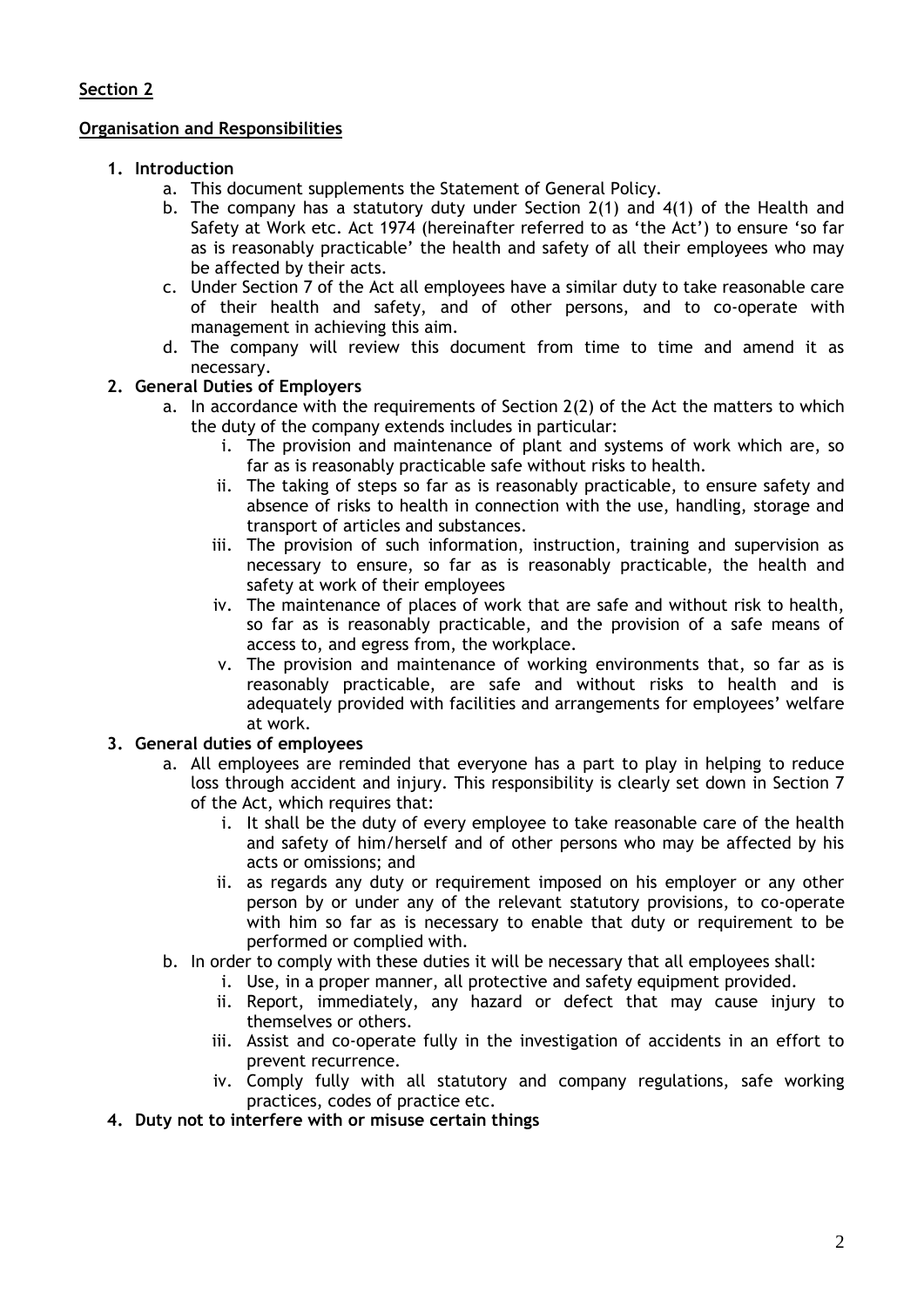a. No person shall intentionally or recklessly interfere with or misuse anything provided in the interests of health, safety or welfare in pursuance of any of the relevant statutory provisions.

## **5. Organisational Responsibilities**

- a. The managing director and management are accountable for ensuring the achievement of the requirements of legislation and the objectives of the Health and Safety Policy. They will strive to continuously improve safety standards, their specific responsibilities are:
	- i. To ensure that the Health and Safety Policy is properly and effectively implemented.
	- ii. To communicate and consult with employees on health and safety matters and ensure that all employees know, clearly understand and accept their responsibilities under the Safety Policy and that they are equipped to play their part.
	- iii. To liaise with all relevant parties concerning all health and safety matters which affect the operation of the company as a whole.
	- iv. To ensure that health and safety receives full consideration in:
		- 1. Planning new operations and methods of work.
		- 2. Purchasing new equipment and substances.
		- 3. Disposal of equipment and substances.
	- v. To ensure that safe systems of work are developed, implemented and maintained.
	- vi. To ensure that all equipment is properly maintained and safe to use by frequent inspections and to ensure that statutory inspection periods are observed and maintained.
	- vii. To ensure that appropriate personal protective equipment is provided and used as required by staff.
	- viii. To ensure that employees are properly trained as necessary.
	- ix. To ensure that all accidents, including those classified as dangerous occurrences, are promptly and fully investigated and action taken to prevent reoccurrence.
	- x. To ensure that all applicable legal safety regulations are complied with.
	- xi. To encourage, particularly by personal example, safety consciousness on the part of employees.
	- xii. The Manager will be responsible for the day to day administration of this policy within their own areas of responsibility.

The settings have a named representative as follows:

• Barnwood Nursery **Louise Howe** 

• Breakfast and After School Clubs Beth McTaggart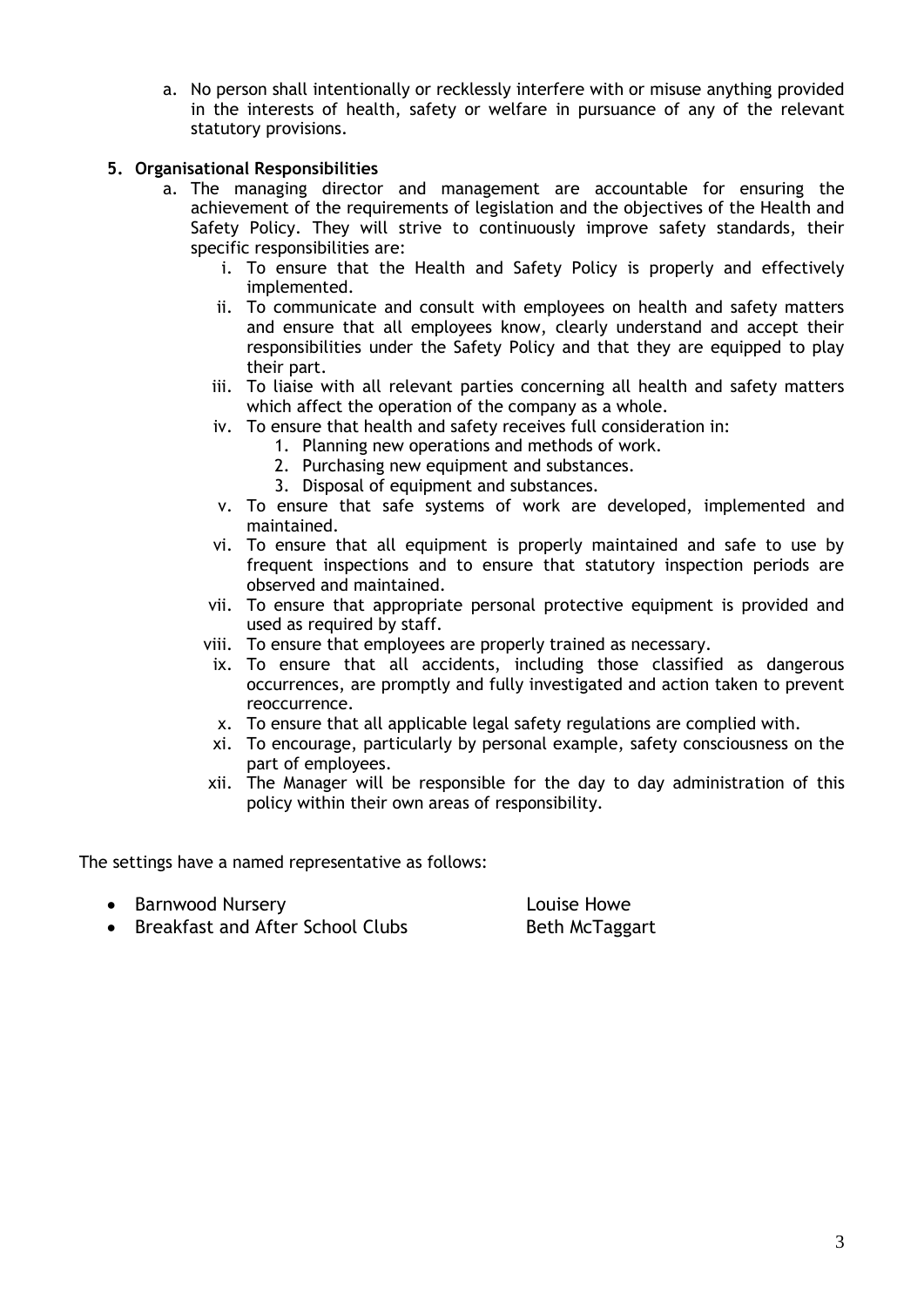### **General Safety Statements**

### **1. Access and Egress**

a. The Company is committed to providing a safe place of work and a safe means of access and egress within all parts of the workplace. Safe access and egress includes movement in and out of the workplace and safe access within the workplace.

## **2. Accident and near-miss reporting**

- a. For the purposes of this policy, brief definitions of an accident and a near-miss are given below:
	- i. Accident an unplanned event which causes injury to persons, damage to property or a combination of both.
	- ii. Near-miss an unplanned event which does not cause injury or damage, but could have done so.
- b. All accidents must be recorded in the company accident book, however minor. Managers of each setting hold the accident book.
- c. All near-misses must be reported to management as soon as possible so that action can be taken to investigate the causes and to prevent recurrence.
- d. The company will investigate and take such steps as are necessary to prevent recurrence of an accident. This is in addition to any report which may have to be made in accordance with the Reporting of Injuries, Diseases and Dangerous Occurrence Regulations 1995 (RIDDOR).

### **3. Catering**

- a. It is the policy of the company to ensure that employees have reasonable access to food and drinks during working hours. The company acknowledges the hazards associated with food hygiene and will exercise all reasonable precautions and due diligence in maintaining standards.
- b. Employees must give due care and consideration to the safe use of catering equipment and may only use this for the purpose for which it is intended and in accordance with the manufacturer's instructions.

### **4. Contractors and Visitors**

- a. In order to ensure, so far as is reasonably practicable, the health and safety of all our employees and to ensure, so far as is reasonably practicable, that persons not in our employment who may be affected thereby are not exposed to risks to their health and safety we will:
	- i. Explain to contractors or visitors what hazards they may encounter and precautions they may take.
	- ii. They will accept and abide by our procedures which will be explained to them on arrival and they will enter into discussion with the relevant people on how any risks to our employees from their work can be avoided.

## **5. Display Screen Equipment**

- a. All reasonable steps will be taken by the company to ensure the health and safety of employees who work with display screen equipment. Whilst it is recognised that the use of display screen equipment can be undertaken without undue health risks, the company acknowledges that some hazards may arise from the use of such equipment and it is their intention that any risks are reduced to a minimum.
- b. To secure the health and safety of employees using display screen equipments the company will:
	- i. Advise employees of the health risks associated with working with display screen equipment and how these are to be avoided.

#### **6. Electricity at Work**

a. All reasonable steps will be taken to secure the health and safety of employees who use or operate electrical equipment.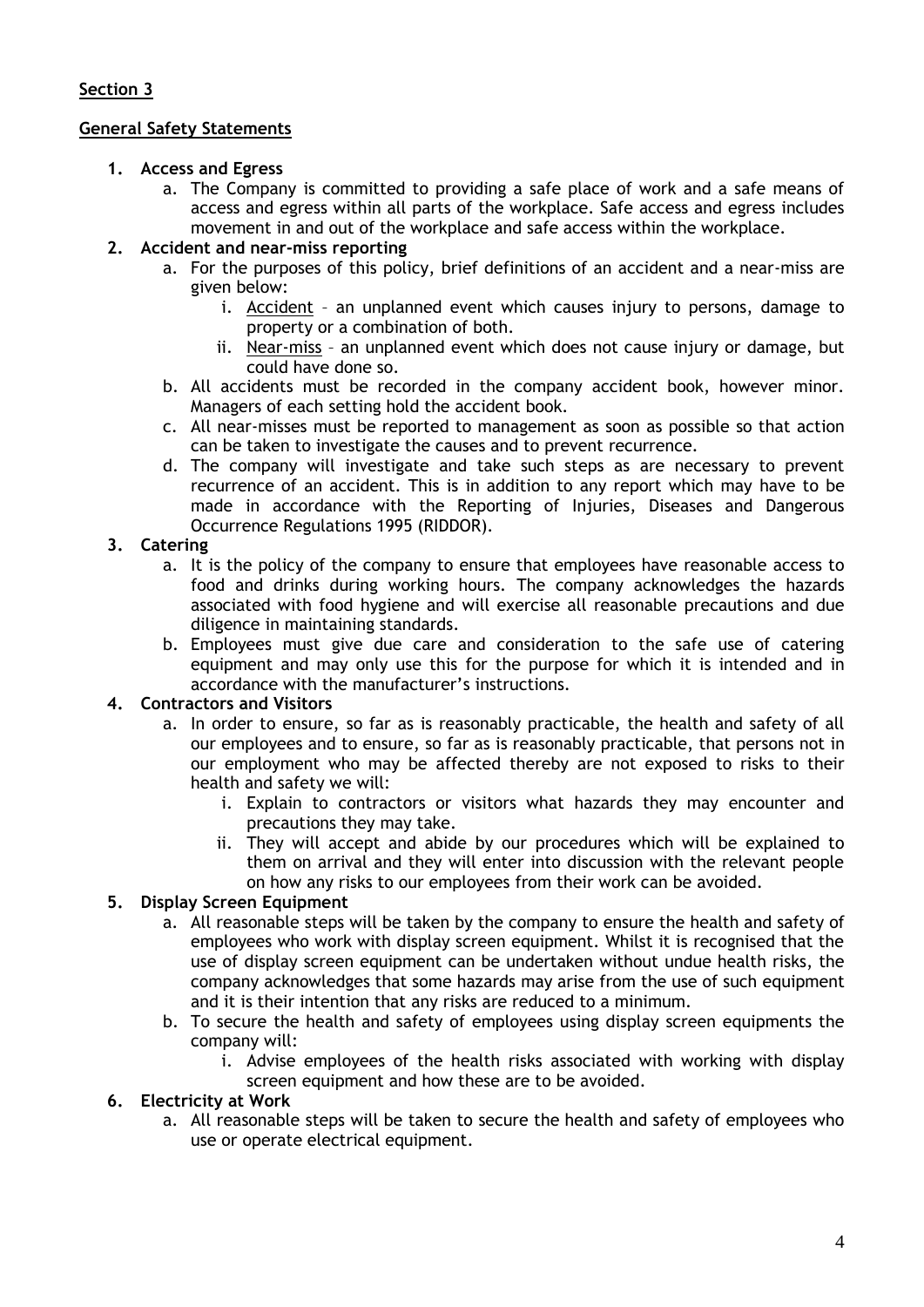- b. Where a problem arises related to electricity at work, employees must inform a responsible person immediately and the company will then take the necessary measures to investigate and remedy the situation.
- c. The company will inspect and test portable electrical equipment at regular intervals and undertake risk assessments for any work activity requiring the use of electrical equipment and provide any information and training to staff as required. Employees are asked not to bring personal electrical equipment into the settings.

## **7. Fire Prevention**

- a. As far as is reasonably practicable all steps shall be taken by the company to prevent, or minimise the probability of, all causes of fire.
- b. The company acknowledges that despite these measures it cannot be assumed that fire will never break out. Systems are in place to deal with this eventuality and these will be regularly scrutinised to ensure that they are adequate e.g. fire evacuation drills, inspections and maintenance.
- c. All employees shall be given suitable instruction in basic fire prevention measures.
- d. Employees should report any concerns they have about fire hazards to their manager so that the company can take appropriate measures to eliminate the problem.

### **8. Fire Procedures**

- a. Detailed fire procedures are contained in section 4 of this document.
- b. The company does not require persons to attempt to distinguish a fire, but extinguishing action may be taken if it is safe to do so without taking personal risk.

### **9. First Aid**

- a. The company is committed to providing sufficient numbers of first aid personnel to deal with accidents and injuries occurring at work. Lists of qualified first aid personnel are situation on staff notice boards.
- b. First aid boxes are provided within the workplace and will contain at least the minimum supplies which are required under law.

### **10. Flammable liquids**

- a. The company will take all reasonable steps to ensure that any hazards arising from the use or storage of flammable liquids are reduced to a minimum.
- b. The company will undertake a risk assessment of the work activity and take measures to reduce any risks found.
- c. Ensure that all storage and transport of vessels are suitable and sufficient.

## **11. Hazardous substances**

a. The company acknowledges that no substance can be considered completely safe. All reasonable steps will be taken to ensure that all exposure of employees to substances hazardous to health is prevented or at least controlled within statutory limits.

#### **12. Housekeeping and cleanliness**

a. Poor standards of housekeeping are a common cause of injury and damage at work and can create unnecessary fire hazards. Low standards often result from poor working practices and/or organisational deficiencies within the workplace. Therefore equipment, furnishings and fittings must be kept in a clean state. Dirt and refuse must not be permitted to accumulate anywhere in the settings. It is the responsibility of all employees to leave their working areas clean and tidy.

#### **13. Induction of new employees**

- a. In order to secure the health and safety for all employees the company will provide health and safety training to new employees which will be incorporated into general induction training.
- b. Induction training will commence on the first day of employment, will last as long as required and is dependant on the amount of information contained within the course and of the ability of work placement staff.

#### **14. Manual Handling**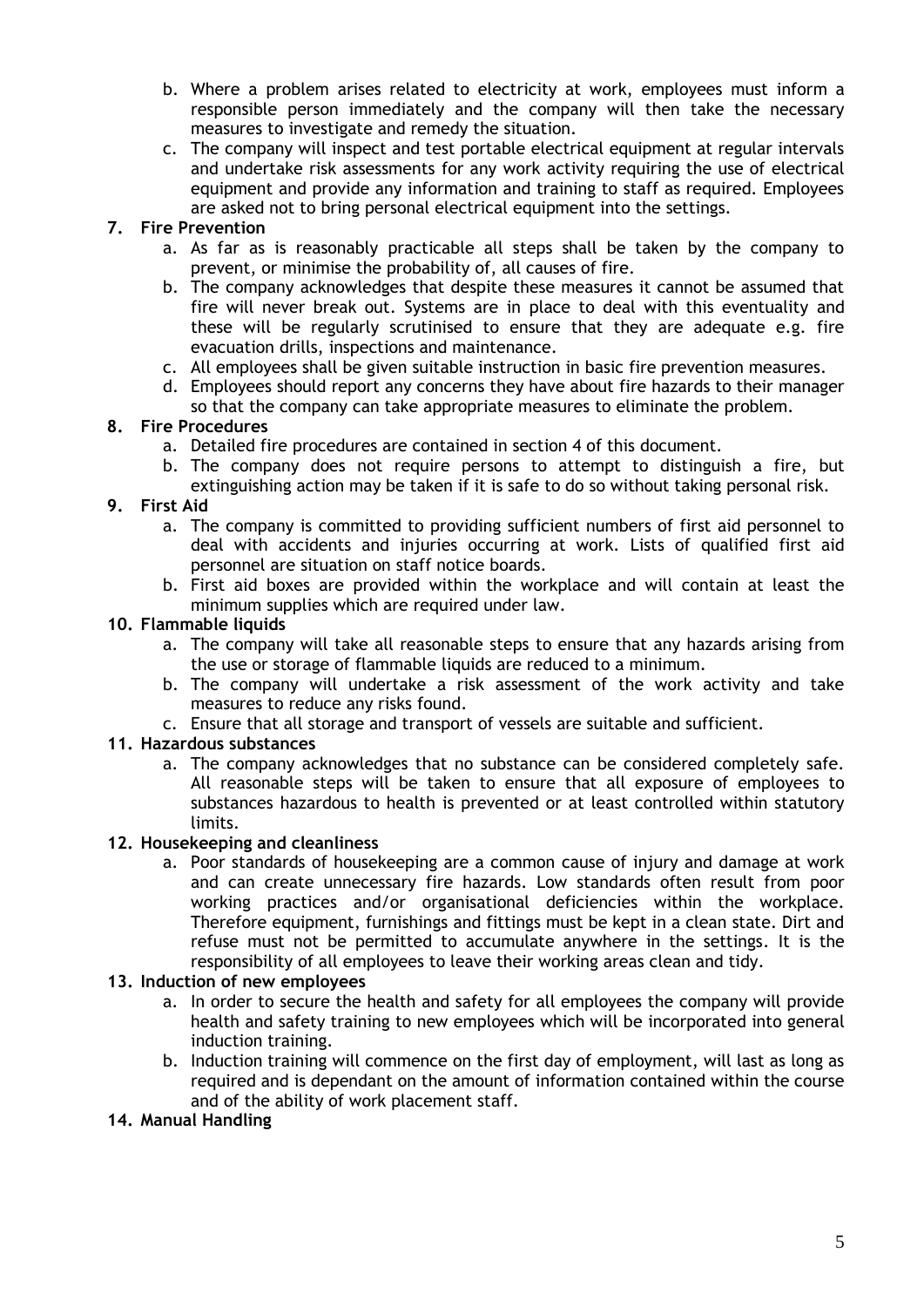- a. The company will endeavour to ensure, so far as is reasonably practicable, that activities which involve manual handling will be reduced to a minimum. A copy of the company guidelines on manual handling can be found in the Company Policy and Procedures file which is available from the manager of each setting.
- b. In order to ensure that the company's policy is adhered to, all employees engaged in manual handling activities are instructed to:
	- i. Follow systems of work, using handling aids properly and effectively.
	- ii. Never take personal risks by overreaching, twisting, stretching, stooping or over-exerting during a handling task.
	- iii. Report any problems in the work activity or equipment used as soon as these arise and ask for assistance where necessary.

### **15. Personal hygiene**

- a. Good personal hygiene practice is important in ensuring a safe and healthy place of work, in that this will help avoid adverse effects on the employee or service provided. It is particularly important that high standards are maintained where employees are exposed to substances or conditions which may be hazardous to health.
- b. Employees are responsible for ensuring that they maintain good standards of personal hygiene whilst at the workplace.
- c. All matters relating to personal hygiene will be handled sympathetically and, where appropriate, with medical confidentiality.
- d. Employees who deliberately flout the prescribed rules on personal hygiene will be liable to disciplinary action.

#### **16. Personal protective equipment**

a. The company will provide personal protective equipment to its own employees when the risk is presented by a work activity cannot be adequately controlled by other means. It is the intention of the company to ensure, through the correct use of this equipment, that any risks are reduced to a minimum.

#### **17. Personal safety**

- a. The company is committed to taking all reasonable precautions necessary to secure the health and safety of those carrying out work activities.
- b. The company will endeavour to ensure that the need to work alone will be avoided wherever reasonably practicable. Where employees do work alone, personal safety must be a priority at all times. This includes ensuring that there is regular communication with a responsible person before, during and upon completion of the work.
- c. Lone workers must take necessary steps to ensure they do not put themselves at significant risk during the work activity, when using work equipment or as a consequence of the work environment.

#### **18. Risk assessment**

- a. The company accepts that some of its operations may, unless properly controlled, create risks to members of staff, and others, and will take all reasonably practicable measures to reduce these risks to an acceptable level.
- b. The company will take all reasonable steps to ensure that risk assessments are carried out which will detail the range of hazards associated with working operations together with any necessary remedial actions.
- c. Any employee who discovers a hazard during working operations should report the hazard to management so that the necessary remedial action can be taken.
- d. The content of all risk assessments and any resultant control measures necessary to safely undertake the task assessed will be communicated to all employees who are involved in, or affected by, the task. It is the responsibility of all employees to ensure that they undertake all work activities fully in accordance with the respective risk assessment.